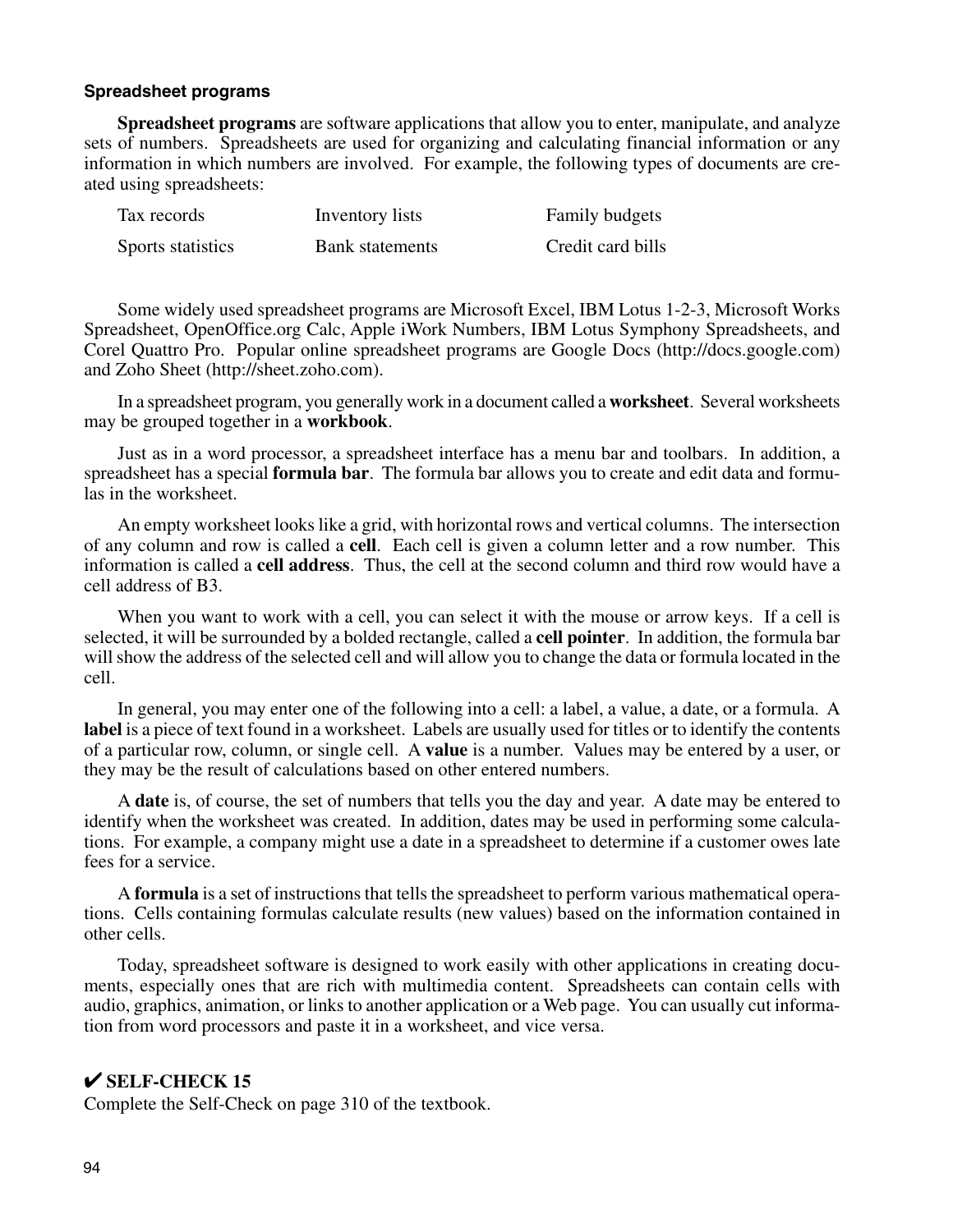

**ASSIGNMENT 15, PART 2:** Read pages 311 through 318 in your textbook and the Quick Review below. Then, complete Assignment 15 Review on page 96 in this guide.

# QUICK REVIEW:

#### **Presentation programs**

**Presentation programs** are designed to produce slides for slide shows. A **slide** is a single-screen image. Slides may contain text, numbers, and graphics, and they usually have a colorful background. You can also use animated text and transitions, embed sound or video files, or even use links to Web pages or other software. Users often create slide shows to illustrate lectures or presentations made to a group of people in person or online. For instance, salespeople often use presentation programs to pitch their products to an audience of potential customers.

A presentation program combines many features of a word processor and spreadsheet. In addition, it has some of the functions of a graphics creation—or paint—program. Thus, a presentation program will often allow you to write text, create graphics, and manipulate numbers. Some widely used presentation programs are Microsoft Office PowerPoint, OpenOffice.org Impress, Apple iWork Keynote, IBM Lotus Symphony Presentations, and Corel Presentations. Popular online presentation programs are Google Docs (http://docs.google.com) and Zoho Show (http://show.zoho.com).

Most presentation programs use standard GUI features, such as windows, menu bars, toolbars, rulers, and so on. As in other programs, you can cut and paste different elements either within the document, or from one document to another.

Presentation programs often come with a wide selection of templates. A **template** is a blank document that already contains standard formatting. With a template, you input the information into a predesigned layout. Templates are useful when you want to create a series of slides that have similar formatting. You can simply use the same template for each slide, and then your entire presentation will have the same fonts, backgrounds, and layouts.

Presentation programs make frequent use of **frames**. Frames are resizable boxes for charts, tables, clip art, and other graphical elements. They also use **text boxes**, which are resizable boxes that contain text. You create a slide by choosing a slide type and then adding content to the text boxes and frames. Instructions for inserting data are often shown on screen.

A presentation is generally composed of several slides. Presentation programs can save an entire presentation in a single file.

Some of the other special features of presentation programs include outlining, annotations, animation, and sound and video. **Outlining** allows you to keep track of and rearrange the order of your presentation. You can create an outline of the order in which you want to present your slides. As you view your outline, you can also edit your slides at the same time. **Annotations** are a set of notes you write to yourself to accompany each slide. Presentation programs generally allow you to create annotations that can be viewed by you and no one else. **Animations** are drawings that appear to be in motion. For example, TV cartoons are animations. Most presentation programs include some simple animation tools. Among these are the ability to create animated **transitions** from slide to slide. For example, you may be able to make one slide appear to fade into another slide.

Presentation programs allow you to include sound and video elements with each slide. Slides can also have links to other applications or the Internet. You can even save a presentation in HTML format and place it on the World Wide Web.

Once you have made slides in a presentation program, you can show them to an audience in a variety of ways. The easiest way is to present them directly from a PC. When showing a presentation,